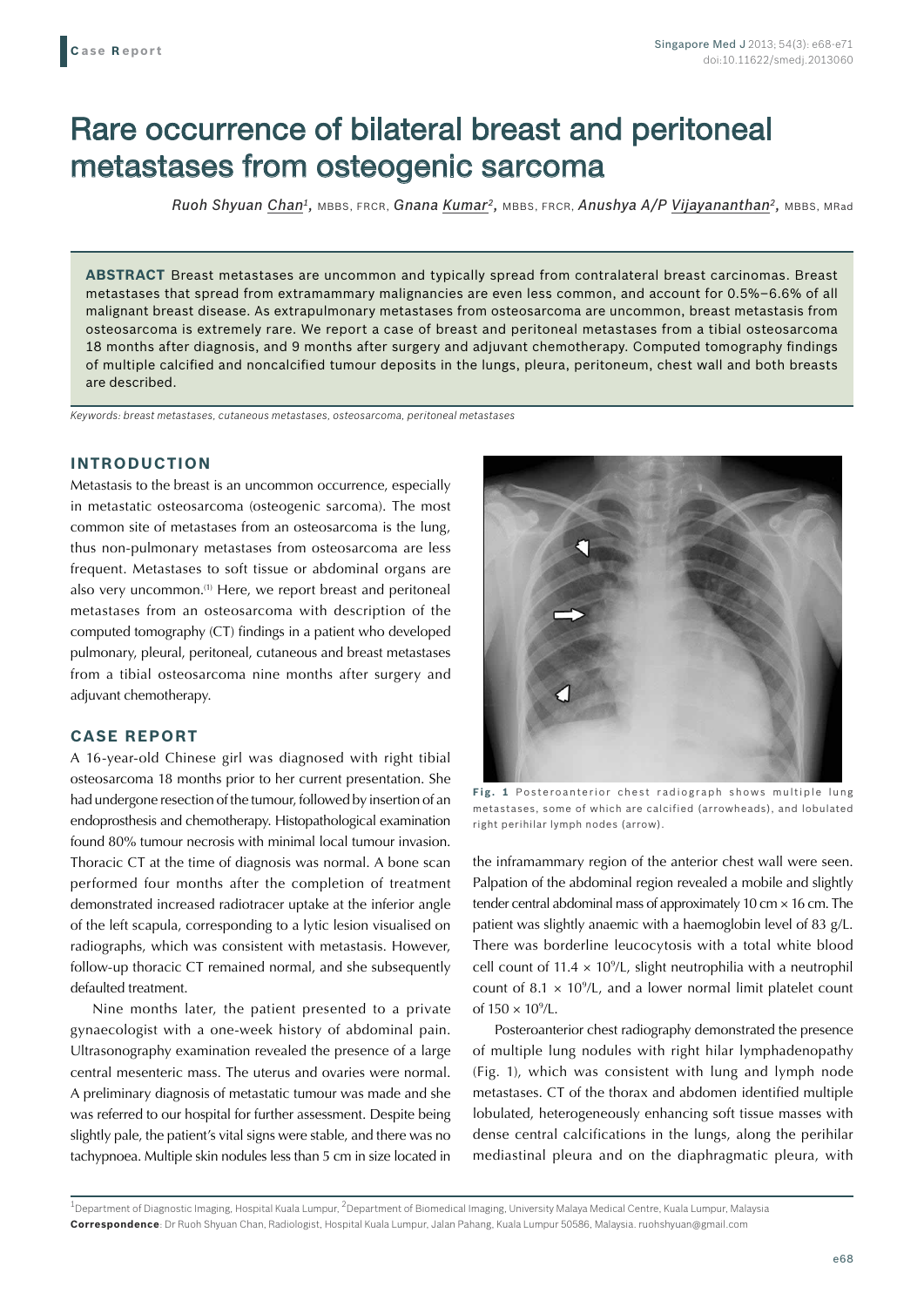

**Fig. 2** Coronal reformatted CT image shows calcified metastatic deposits (black arrows) and noncalcified metastatic deposits (white arrow) at the right hilum and in the peritoneum.

associated pleural and pericardial effusions. Moderate ascites was present in the patient's abdomen, with soft tissue masses of similar appearance on the parietal peritoneum in the subphrenic, paracolic and peripancreatic regions. One of the peritoneal masses in the right paracolic region and another pulmonary mass in the left lung were noncalcified but homogeneously enhancing. There were also multiple large, lobulated, poorly enhancing and conglomerating intraperitoneal mesenteric soft tissue masses, which corresponded to the palpable central abdominal mass. Clear fat planes were seen between these masses and the abdominal viscera. The liver, spleen, pancreas, adrenals and kidneys were normal (Fig. 2). There were multiple discrete, round nodules in the breasts, with dense calcification seen in the larger nodules. Several smaller, round, calcified and noncalcified subcutaneous nodules were seen in the inframammary region of the anterior chest wall, with another paramedian nodule in the left lower abdominal wall (Figs. 3 & 4).

The patient and her family were counselled on the poor prognosis of the disease, and her family was reluctant for her to undergo a second cycle of chemotherapy. They eventually decided not to pursue any further investigation or treatment in the hospital and sought alternative palliative treatment. She has been lost to follow-up since then.



**Fig. 3** Contrast-enhanced CT images of the thorax and abdomen show tumour deposits in both breasts (white arrows), peritoneum (black arrowhead) and mesentery (black arrows), with associated moderate pericardial effusion (white arrowheads), pleural effusion and ascites.

#### **DISCUSSION**

Osteosarcoma primarily affects adolescents and young adults, with the long bones of the extremities most commonly involved. The lungs are the most frequent (62%) site of first recurrence, followed by local (20%) and other distant (19%) sites.<sup>(2)</sup> As with most sarcomas, osteosarcomas initially metastasise haematogenously, most commonly to the lungs.<sup>(1)</sup> However, according to Giuliano et al, there have been changes in the pattern of metastatic disease from osteosarcoma over the past two decades due to the advent of adjuvant chemotherapy, with a higher incidence of extrapulmonary metastases observed in their cohort of patients who underwent adjuvant chemotherapy, with or without concurrent pulmonary metastases. The authors also reported a larger proportion of patients who were disease-free at three years.<sup>(3)</sup>

Despite aggressive treatment, a large number of nonmetastatic, high-grade osteosarcoma of the extremities remains incurable,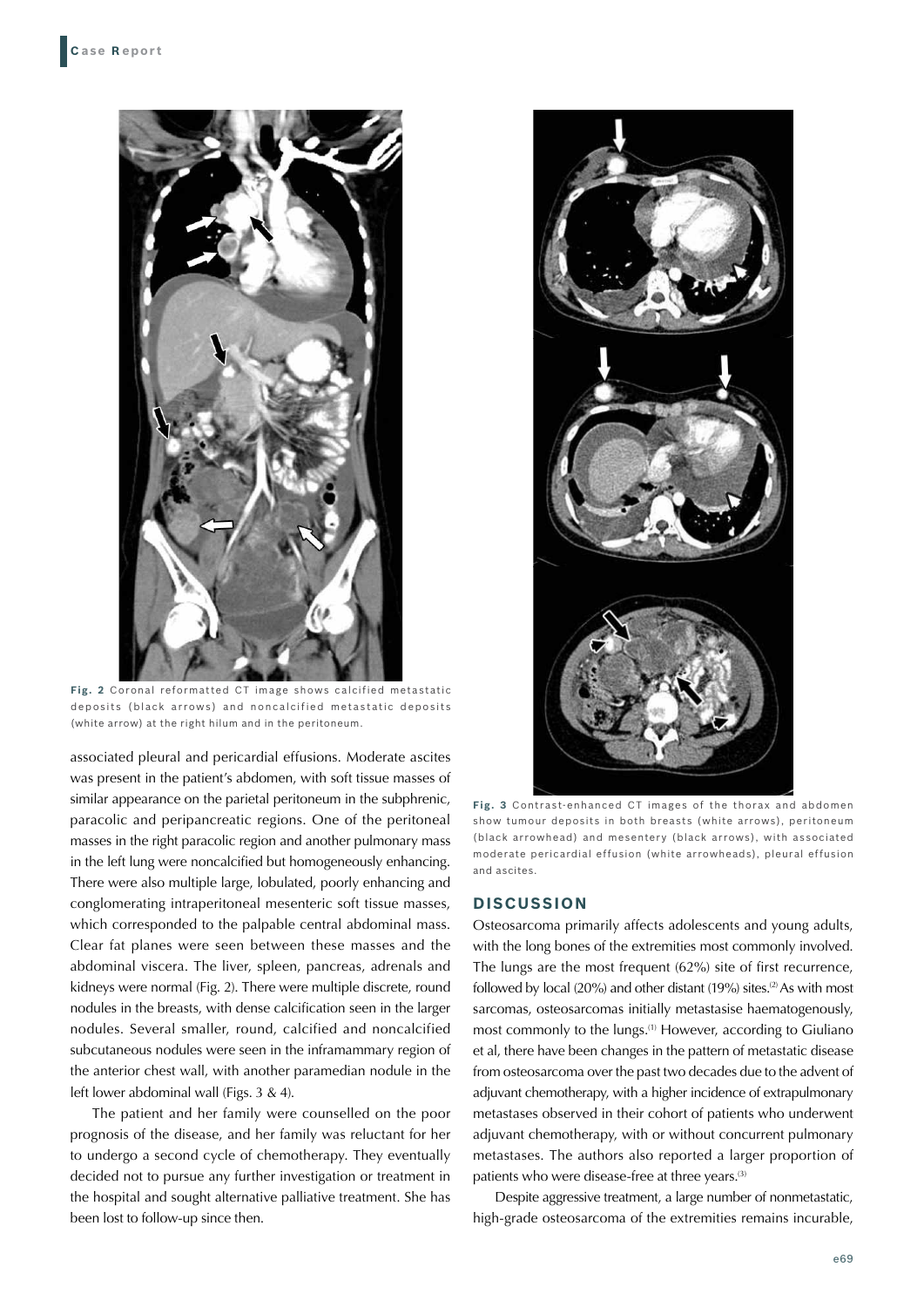

**Fig. 4** Sagittal CT image shows calcified tumour deposits in the breast (arrow) and on the peritoneum (arrowhead). A lobulated noncalcified mesenteric metastasis inferior to the calcified peritoneal deposit can be seen.

with recurrent osteosarcoma carrying an extremely poor prognosis. The site of first recurrence affects the survival of patients with local or distant relapse. Patients with extrapulmonary metastases had significantly worse (9%) five-year survival rates than patients with pulmonary metastases (19%) and local recurrence (39%). Additionally, patients with early recurrence or poor histological response to preoperative chemotherapy had poor overall survival.<sup>(2)</sup>

The skeleton is the most common site of extrapulmonary metastasis from osteosarcoma. $(1,3)$  and almost all bone metastases show high uptake on bone scan. On magnetic resonance (MR) imaging, these lesions exhibit low-signal intensity with dark foci (in keeping with calcification) and heterogeneous signal intensity on T1- and T2-weighted images, respectively, showing variable enhancement. Also, distant lymph node metastasis from osteosarcoma is not uncommon. Metastatic lymph nodes are typically rim-enhancing with central necrosis on CT and anechoic on ultrasonography. Conversely, metastases to the pancreas, liver, kidney and bowel are uncommon, and metastases to the peritoneum and subcutaneous tissue are extremely rare. Peritoneal metastases are typically well-defined and visualised as homogeneously hypodense masses on CT. Subcutaneous metastases are isointense and hyperintense on T1- and T2-weighted images, respectively, and demonstrate avid homogeneous enhancement on MR imaging. The presence of calcification in metastatic lesions is strongly and positively correlated with uptake on bone scan.(1)

In a retrospective study over a ten-year period by Lookingbill et al,<sup>(4)</sup> 420 out of 4,020 patients (10%) with metastatic disease had cutaneous metastases. In the majority of these patients (72%), the first sign of extranodal metastatic disease was cutaneous metastases, some of which were found in the vicinity of the primary tumour, as well as at distant sites. Skin nodules were the most frequent presentation of cutaneous metastases, with inflammatory, cicatricial and bullous lesions also described in the study. The most common histopathology of cutaneous metastasis reported was adenocarcinoma, while the most common primary malignancies were breast carcinomas, malignant melanomas, and head and neck carcinomas.(4)

The breast is an uncommon site of metastatic disease, as metastasis to the breast from extramammary malignancy is very rare. In a recent study by Surov et al,<sup>(5)</sup> the prevalence of breast metastasis was found to range from 0.12% to 4.92%. The majority of these breast metastases were discovered incidentally during staging CT for a known primary tumour that was associated with other systemic metastases, as was the case in our patient. A small number of patients in the same study had metastasis to both breasts. On CT, the breast metastases appeared as circumscribed masses with marked or moderate enhancement. The most common mammographic patterns of breast metastases were solitary or multiple, round or oval masses with circumscribed margins of high or intermediate density. On ultrasonography, breast metastases were found to appear mostly as oval or round hypoechoic masses with circumscribed margins or microlobulations and posterior enhancement. On MR imaging, most lesions appeared as isointense to normal breast parenchyma on T2- and T1-weighted images, but showed homogeneous enhancement with types 2 or 3 kinetic curve. Associated primary malignancies in the study included malignant melanoma (31%), and genital (18%), lung (16%), urologic (12%) and gastrointestinal tumours (7%). Sarcoma was reported to be the least common  $(4%)$  primary tumour associated with this metastatic disease.<sup>(5)</sup> Patients with breast metastasis were reported to have an overall mean survival of 22.4 months after diagnosis. $^{(6)}$ 

Nonskeletal extrapulmonary metastases from osteosarcoma are uncommon, peritoneal metastases are extremely rare, while metastases to the skin and breast are even rarer. To our knowledge, breast metastasis from osteosarcoma has only been reported once, in a ten-year-old girl who developed breast metastases from chondroblastic osteosarcoma of the tibia three years after completion of treatment for pulmonary recurrence.<sup>(7)</sup>

In summary, our report describes the CT findings of multiple calcified and noncalcified tumour deposits in the lungs, pleura, peritoneum, chest wall and both breasts of a young patient who suffered from osteosarcoma relapse at 18 months from the time of diagnosis.